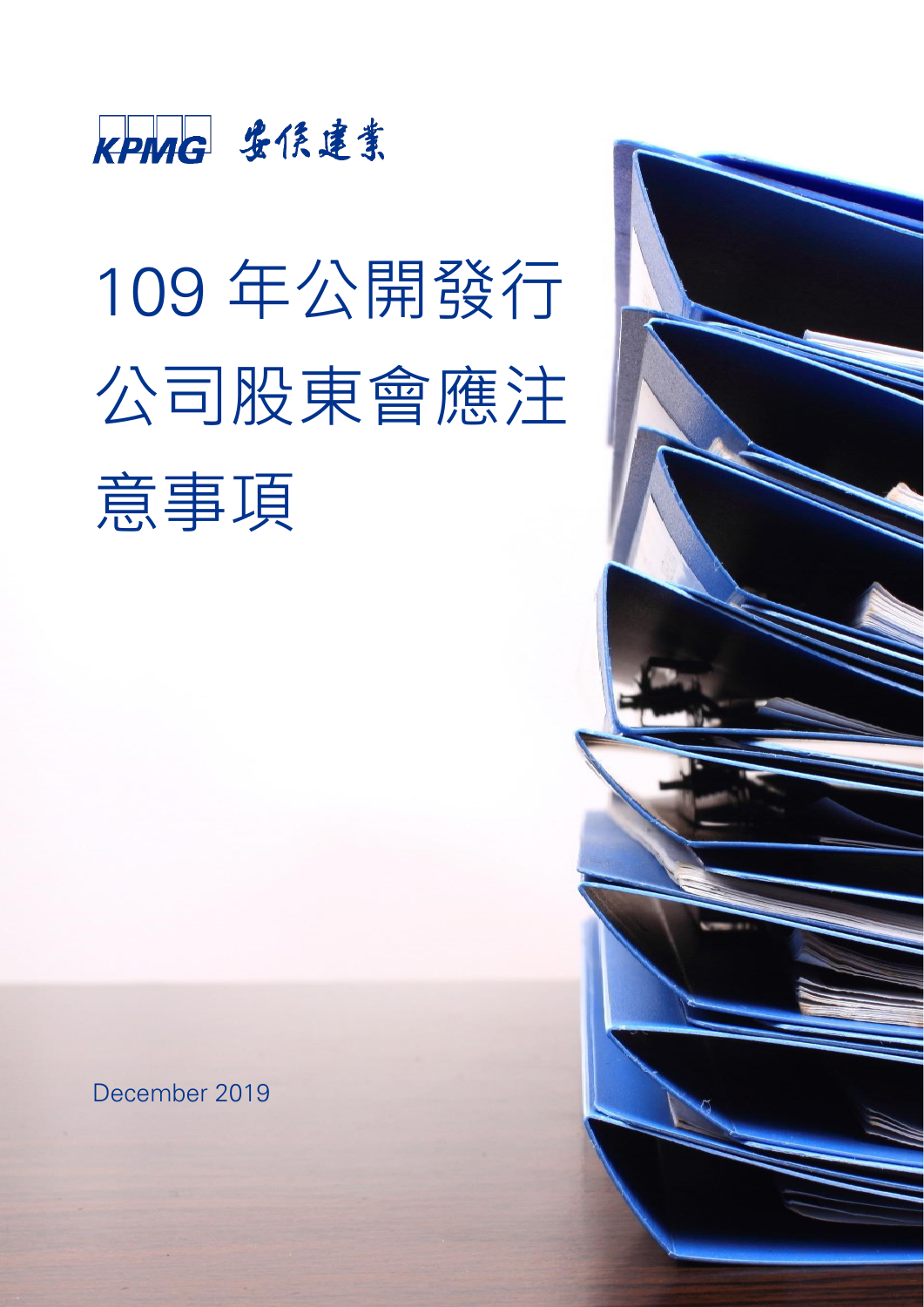# 109 年公開發行公司 股東會應注意事項

依現行我國公司法、證券交易法,與金管會、證交所及櫃檯買賣中心 對股東會之議程內容所發布之各項規定,彙整如下。

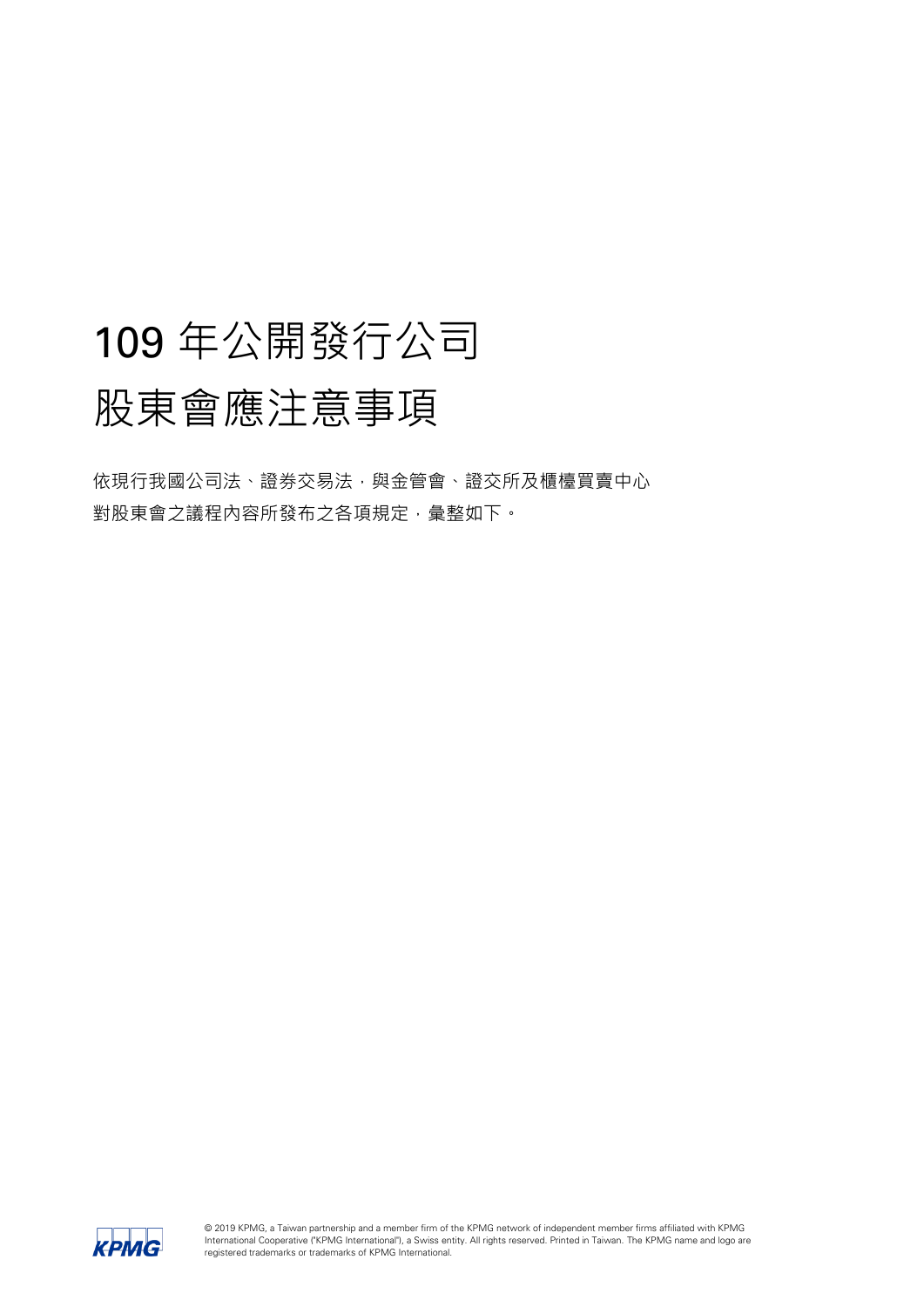# **目次** Contents

| 壹、                   | 109 年股東會應特別注意事項        | $\overline{4}$ |
|----------------------|------------------------|----------------|
| $ \cdot$             | 經濟部擬修正法定盈餘公積提列基礎       | 5              |
| $\sim 100$ $\lambda$ | 修正獨立董事資格條件             | 5              |
| $\equiv$ $\cdot$     | 董事選舉強制採候選人提名制          | 6              |
| 四、                   | 修正強制設置審計委員會範圍          | 6              |
| 五、                   | 修正強制設置獨立董事範圍           | 6              |
| 六、                   | 預告修正「公開發行公司年報應行記載事項準則」 | 6              |
| 七、                   | 108 年度盈餘分配案            | $\overline{7}$ |
| 貳、                   | 股東會之議程                 | 9              |

#### 參、 **附錄** [18](#page-17-0)

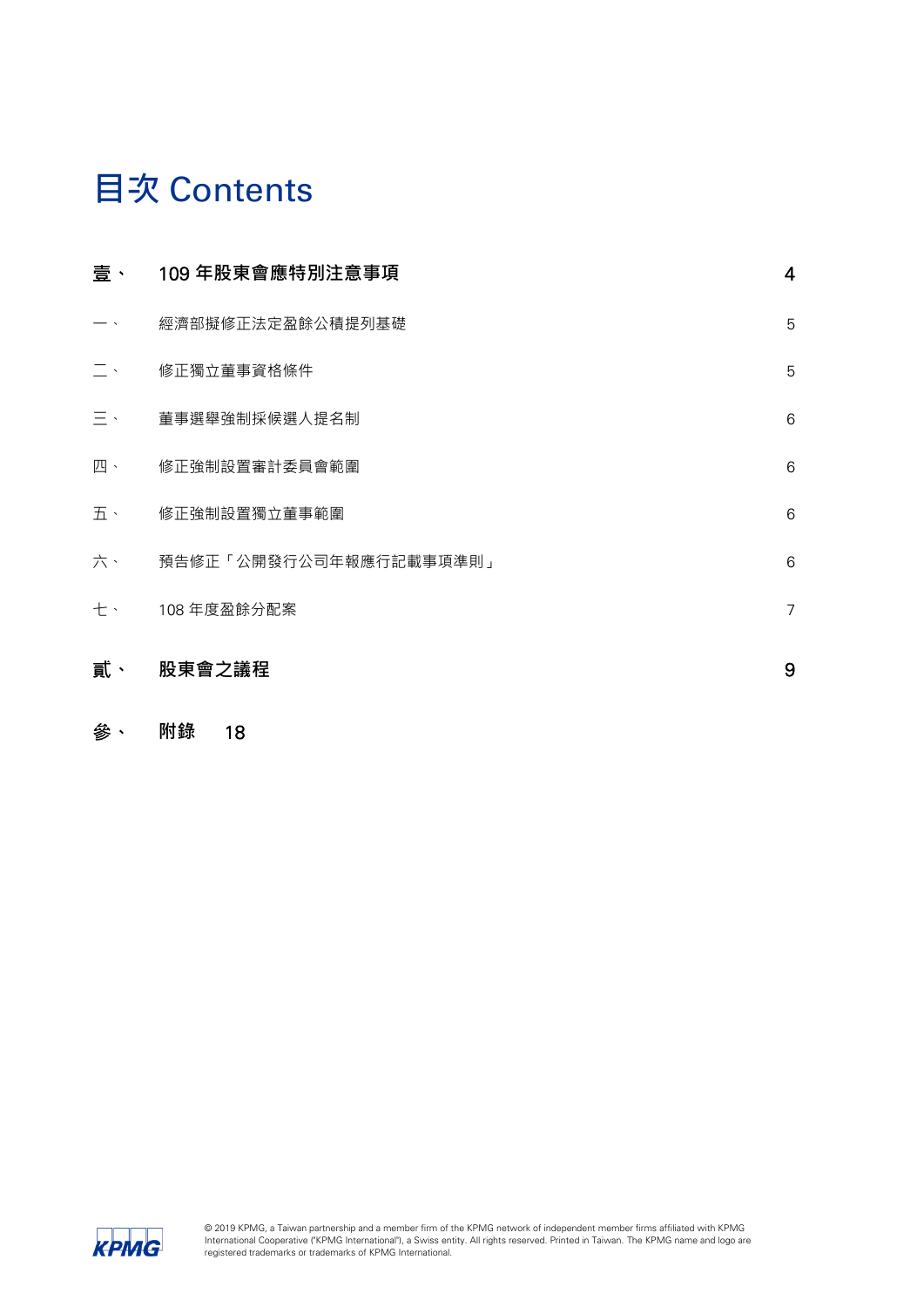# <span id="page-3-0"></span>109 年股東會應特別注意事項壹、

© 2019 KPMG, a Taiwan partnership and a member firm of the KPMG network of independent member firms affiliated with KPMG<br>International Cooperative ("KPMG International"), a Swiss entity. All rights reserved. Printed in Tai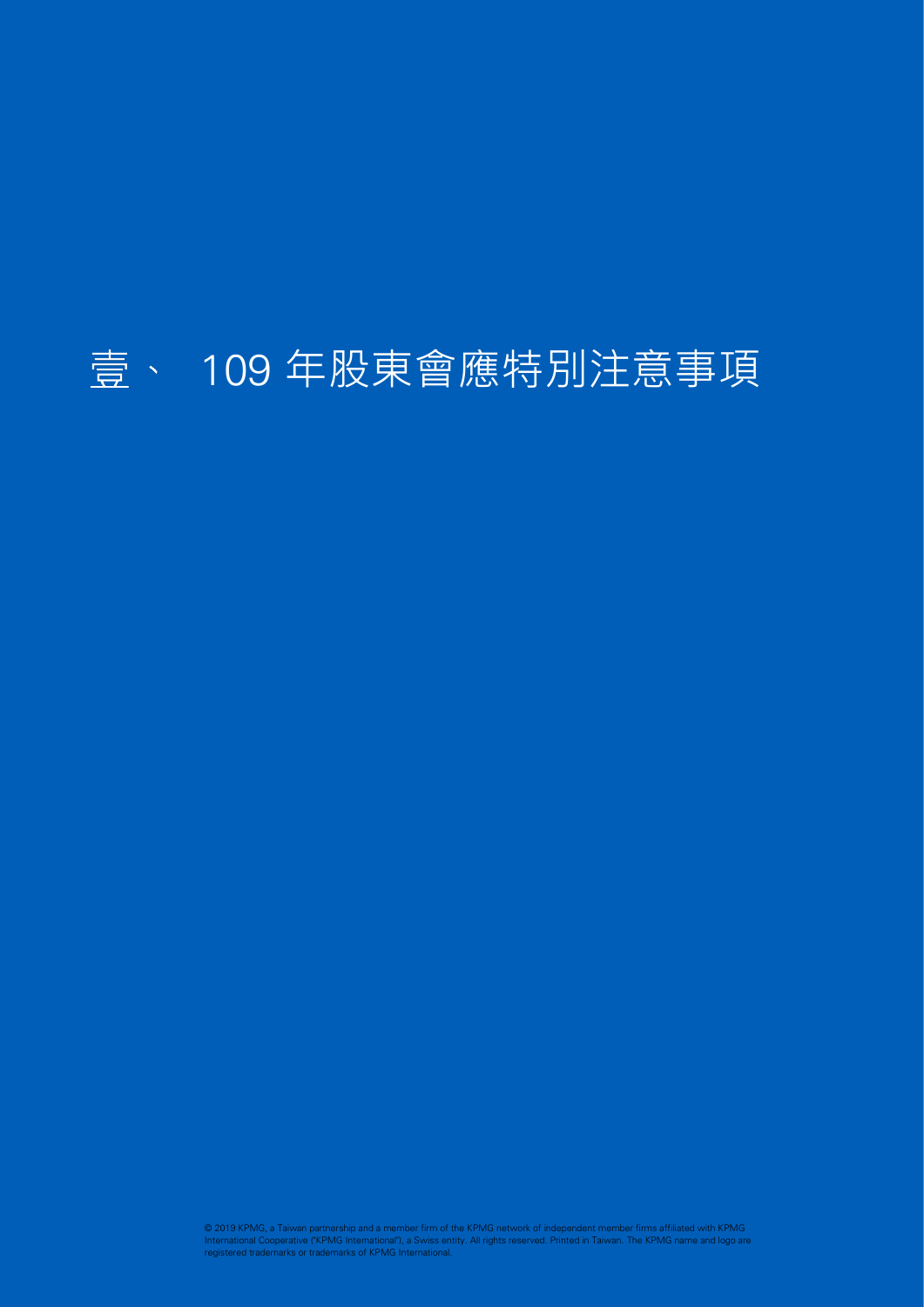#### <span id="page-4-0"></span>**一、經濟部擬修正法定盈餘公積提列基礎**

依經濟部 108.10.23 研商「公司法第 237 條法定盈餘公積提列疑義會議」會議紀錄:

- (1). 公司依公司法第 237 條提列之法定盈餘公積,按經濟部 83.5.2 商 205661 號解釋,得以「本期 稅後淨利,為提列基礎。惟隨著國內會計進則變革以及所得稅法第 66 條之 9 規定修正,前揭法 定盈餘公積提列之基礎應修正為「本期稅後淨利加計本期稅後淨利以外項目計入 當年度未分配 盈餘之數額」。
- (2). 本項修正將自公司辦理 108 年度財務報表之盈餘分配開始適用,但公司可延至 109 年度財務報 表之盈餘分配開始適用。至於以前年度依經濟部 83.5.2 商 205661 號解釋提列之法定盈餘公積, 毋須追溯調整。

經濟部已著手研擬相關解釋令,此項修正是否將影響 108 年度盈餘分配,請公司密切注意相關解釋令 之發布。

#### <span id="page-4-1"></span>**二、修正獨立董事資格條件**

金管會於 108.12.26[以新聞稿發](https://www.sfb.gov.tw/ch/home.jsp?id=95&parentpath=0,2&mcustomize=multimessage_view.jsp&dataserno=201912260002&aplistdn=ou=news,ou=multisite,ou=chinese,ou=ap_root,o=fsc,c=tw&dtable=News)布已完成修正「公開發行公司獨立董事設置及應遵循事項辦法」預告 程序,且於採納外界意見後修改獨立董事資格條件如下,並自現任獨立董事任期屆滿開始適用:

- 1. 修正獨立董事選任前二年及任職期間不得為公司或其關係企業經理人之配偶、二親等以內親屬 或三親等以內直系血親。
- 2. 修正獨立董事選任前二年及任職期間不得為為公司或其關係企業提供審計或最近二年度取得報 酬累計金額逾新台幣 50 萬元之商務、法務、財務、會計等相關服務之專業人士、獨資、合夥、 公司或機構之企業主、合夥人、董事(理事)、監察人(監事)、經理人及其配偶。
- 3. 增訂獨立董事選任前二年及任職期間不得為依公司法第 27 條第一項或第二項指派代表人擔任公 司董事或監察人之法人股東之董事、監察人或受僱人。
- 4. 增訂獨立董事選任前二年及任職期間不得為公司與他公司之董事席次或有表決權之股份超過半 數係由同一人控制,他公司之董事、監察人或受僱人。
- 5. 增訂獨立董事選任前二年及任職期間不得為公司與他公司或機構之董事長、總經理或相當職務 者互為同一人或配偶﹐他公司或機構之董事(理事)、監察人(監事)或受僱人﹐
- 6. 放寬母公司、子公司或屬同一母公司之子公司其獨立董事得相互兼任。 金管會將另外發函要求提名公立大專校院專任教師擔任獨立董事應先取得學校核准文件。

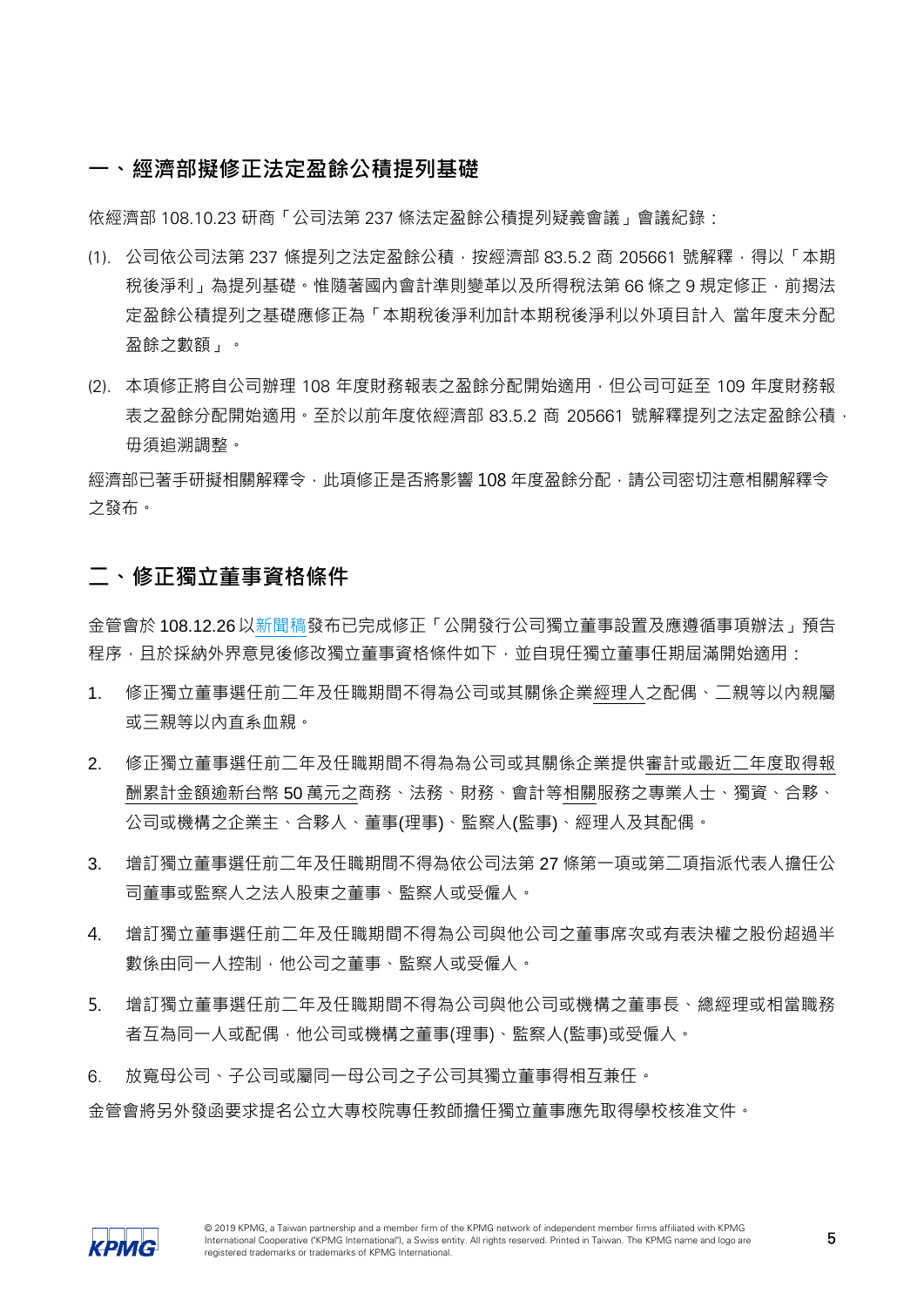上述修正條文將於近日正式發布,由於相關條文及即將發布之函釋恐影響公司對獨立董事人選之選 任,提醒公司及早規劃因應。

#### <span id="page-5-0"></span>**三、董事選舉強制採候選人提名制**

金管會以 108.4.25 [金管證交字第](https://www.sfb.gov.tw/ch/home.jsp?id=88&parentpath=0,3&mcustomize=lawnews_view.jsp&dataserno=201904260001) 1080311451 號令公告,自 110.1.1 起,上市櫃公司董事及監察人 選舉應採候選人提名制度,提醒上市櫃公司董監事選舉尚未全面採行候選人提名制者及早規畫修正 公司章程,將董監事選舉修改為全面採候選人提名制。

#### <span id="page-5-1"></span>**四、修正強制設置審計委員會範圍**

金管會以 107.12.19 金管證發字第 [10703452331](https://www.sfb.gov.tw/ch/home.jsp?id=88&parentpath=0,3&mcustomize=lawnews_view.jsp&dataserno=201812190002) 號令公告擴大規定有關證券交易法第 14 條之 4 強 制設置審計委員會之適用範圍,新增實收資本額新臺幣 20 億元以下之非屬金融業之上市(櫃)公司, 應自 109.1.1 起設置審計委員會,其董事或監察人任期於 109 年未屆滿者,得自其任期屆滿時,始適 用之。

另, 證券櫃檯買賣中心以 108.11.1 證櫃審字第 [10800646661](https://www.tpex.org.tw/web/bulletin/announcement/ann_detail.php?l=zh-tw&content_file=MTA4MDA2NDY2NjEuaHRtbA%3D%3D&content_number=MTA4MDA2NDY2NjE%3D) 號函修正, 自 109.1.1 起申請上櫃及第 一上櫃之發行公司,應設置審計委員會並載明於公司章程;惟為給予發行公司足夠之因應作業時間, 發行公司採監察人制且其任期於 109.6.30 前未屆滿者,應於申請上櫃時出具承諾書,至遲於 109.6.30 前召開之股東會完成審計委員會之設置。

據此,提醒符合條件之上市櫃公司與擬申請上櫃及第一上櫃之發行公司,應及早規劃修正章程並依 規定時程設置審計委員會。

### <span id="page-5-2"></span>**五、修正強制設置獨立董事範圍**

金管會以 107.12.19 [金管證發字第](https://www.sfb.gov.tw/ch/home.jsp?id=88&parentpath=0,3&mcustomize=lawnews_view.jsp&dataserno=201812190001) 1070345233 號令公告擴大規定有關證券交易法第 14 條之 2 強制 設置獨立董事之適用範圍,新增興櫃公司應自 109.1.1 起設置獨立董事, 其人數不得少於 2 人, 且不 得少於董事席次五分之一,其董事或監察人任期於 109 年未屆滿者,得自其任期屆滿時,始適用之。

據此,提醒興櫃公司,若尚未設置之獨立董事或獨立董事人數未符合證券交易法第 14 條之 2 規定 者,應及早規劃修正章程並依規定時程選任獨立董事。

## <span id="page-5-3"></span>**六、預告修正「公開發行公司年報應行記載事項準則」**

金管會以 108.11.19 [金管證發字第](https://www.sfb.gov.tw/ch/home.jsp?id=89&parentpath=0,3&mcustomize=lawnotice_view.jsp&dataserno=201911220002) 1080361336 號令預告修正「公開發行公司年報應行記載事項準 則」,預告條文重點包含:

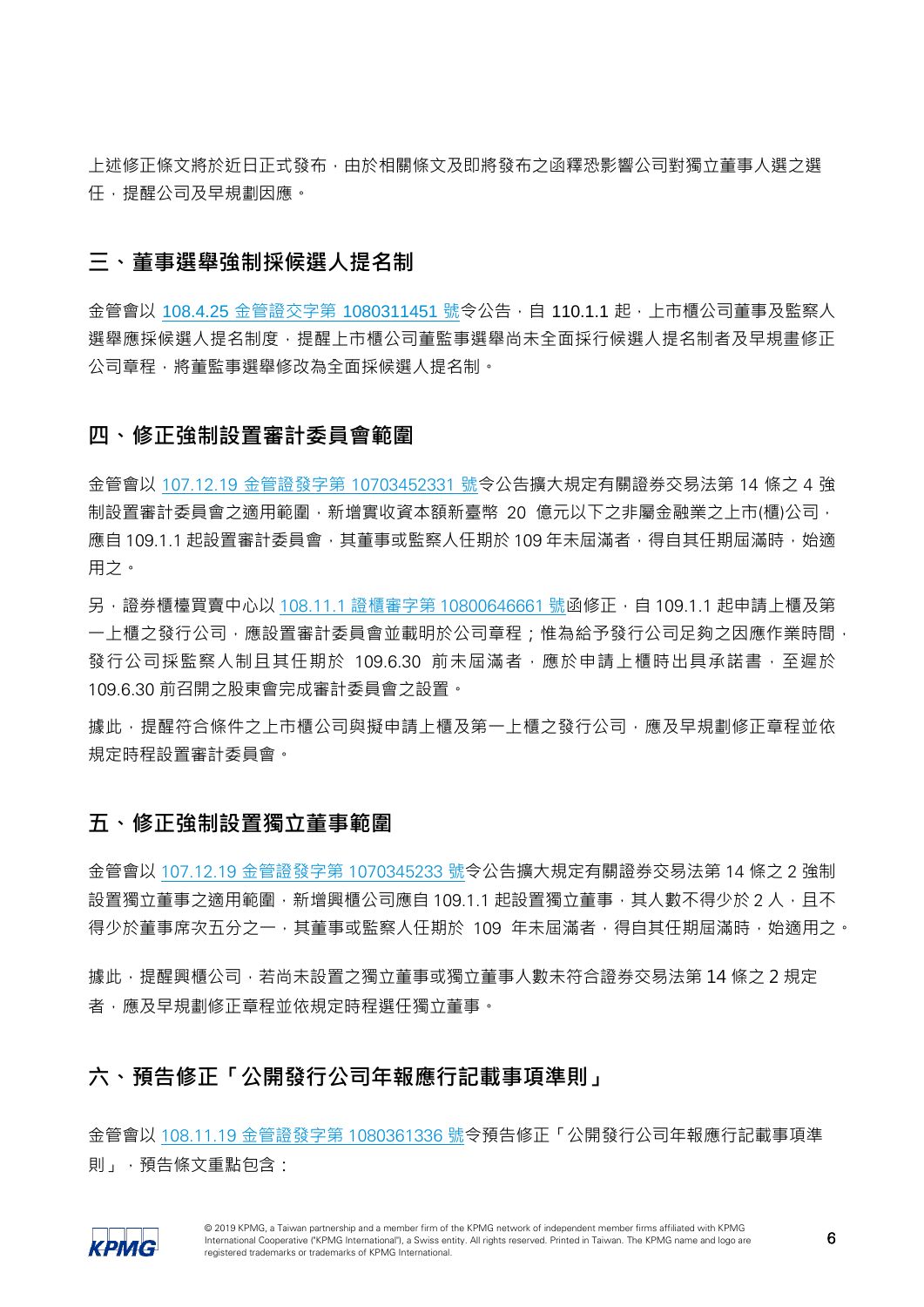- 1. 擬修改個別揭露董監事酬金標準,包含最近三年度個體或個別財務報告曾出現稅後虧損者、上 市上櫃公司之公司治理評鑑不佳者,或上市上櫃公司非主管全時員工平均薪資偏低者。
- 2. 擬新增最近三年度個體或個別財務報告曾出現稅後虧損者,或上市上櫃公司之公司治理評鑑不 佳者,應個別揭露前五名最高薪高階主管薪酬條件。
- 3. 擬新增公司董事長與總經理或相當等級者(最高經理人)為同一人、互為配偶或一親等親屬時, 應揭露其原因、合理性、必要性及未來改善措施等相關資訊。

除上述修正重點外,尚包含其他與公司治理及提升非財務性資訊之揭露品質修正條文,由於將影響 109年度股東會年報之編製,提醒公司密切注意準則修正進度。

### <span id="page-6-0"></span>**七、108 年度盈餘分配案**

#### 1. **期中盈餘分配之影響**

依經濟部[「新修正公司法問答集」](https://gcis.nat.gov.tw/mainNew/matterAction.do?method=browserFile&fileNo=10807091_qa),公司若依公司法第228條之1每季或每半年度盈餘分配者,年度 盈餘分配表除了列明期初保留盈餘及本期淨利外,應列明當年度各次期中分配盈餘之情形,請參考 [附錄一。](#page-18-0)

#### 2. **保險法第 145 條之 1 第二項提列特別盈餘公積**

金管會以108.6.25金管保財字第10804501381號令規定,壽險業應自108年1月1日起,就下列未到期 債務工具除列損益依名目稅率20%之稅後金額提列(收回)特別盈餘公積,除剩餘到期年限無法確定 者,得以十年攤銷認列外,依除列標的剩餘到期期間逐年攤銷釋出為可供分配盈餘,攤銷年期之剩 餘到期期間計算方式,未滿一年部分以一年計。另,本規定特別盈餘公積應於「人身保險業外匯價 格變動準備金應注意事項,第九點提列特別盈餘公積之後提列,且累積餘額不得為負:

- (1) 會計評價方式為非按公允價值衡量之金融資產。
- (2) 會計評價方式為按公允價值衡量且其變動列入其他綜合損益之金融資產。

(3) 會計評價方式為按公允價值衡量且其變動列入損益並適用覆蓋法之金融資產。 故提醒壽險業,應於109年度股東會分派108年度盈餘時,依前述規定提列特別盈餘公積。

#### 3. **金融特殊行業因應金融科技發展所提列特別盈餘公積之迴轉範圍**

(1) 金管會以 108.5.15 金管銀法字第 [10802714560](https://www.banking.gov.tw/ch/home.jsp?id=190&parentpath=0,3&mcustomize=lawnew_view.jsp&dataserno=201905150002) 號令、 108.7.10 [金管證券字第](https://www.sfb.gov.tw/ch/home.jsp?id=88&parentpath=0,3&mcustomize=lawnews_view.jsp&dataserno=201907100002) [1080321644](https://www.sfb.gov.tw/ch/home.jsp?id=88&parentpath=0,3&mcustomize=lawnews_view.jsp&dataserno=201907100002) 號令及 108.7.30 金管保財字第 [10804932431](https://www.ib.gov.tw/ch/home.jsp?id=37&parentpath=0,3&mcustomize=lawnew_view.jsp&dataserno=201907300001&dtable=Law) 號令公告公開發行銀行、證券

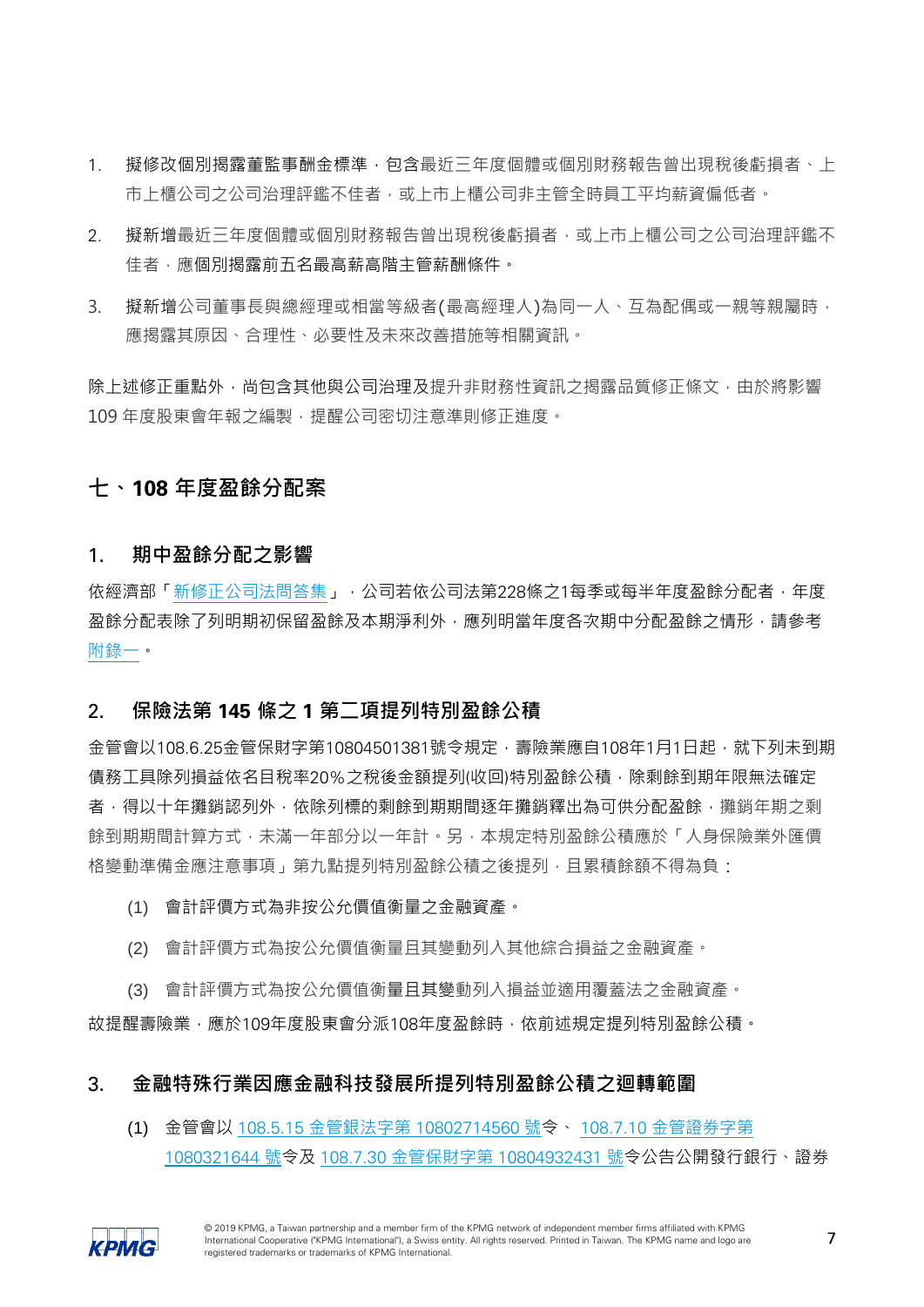商、證券投資信託事業、期貨商及保險業,自 108 會計年度起,得不再繼續以提列特別盈 餘公積方式,作為因應金融科技發展,協助員工轉型及保障員工權益之用,且自 108 年度 起於支用該函令所列費用時,得就相同數額自 105 至 107 年度盈餘依 105.5.25 [金管銀法](http://www.banking.gov.tw/ch/home.jsp?id=190&parentpath=0,3&mcustomize=lawnew_view.jsp&dataserno=201605250003) 字第 [10510001510](http://www.banking.gov.tw/ch/home.jsp?id=190&parentpath=0,3&mcustomize=lawnew_view.jsp&dataserno=201605250003) 號令、105.7.13 金管保財字第 [10502066461](http://www.ib.gov.tw/ch/home.jsp?id=37&parentpath=0,3&mcustomize=lawnew_view.jsp&dataserno=201607130001&aplistdn=ou=newlaw,ou=chlaw,ou=ap_root,o=fsc,c=tw&toolsflag=Y&dtable=Law) 號令、[105.8.05](http://www.sfb.gov.tw/ch/home.jsp?id=88&parentpath=0,3&mcustomize=lawnews_view.jsp&dataserno=201608050001&toolsflag=Y) 金管證 券字第 [10500278285](http://www.sfb.gov.tw/ch/home.jsp?id=88&parentpath=0,3&mcustomize=lawnews_view.jsp&dataserno=201608050001&toolsflag=Y) 號令所提列之特別盈餘公積餘額範圍內迴轉。

4. **108 年度盈餘分配表請參[考附錄一。](#page-18-0)**

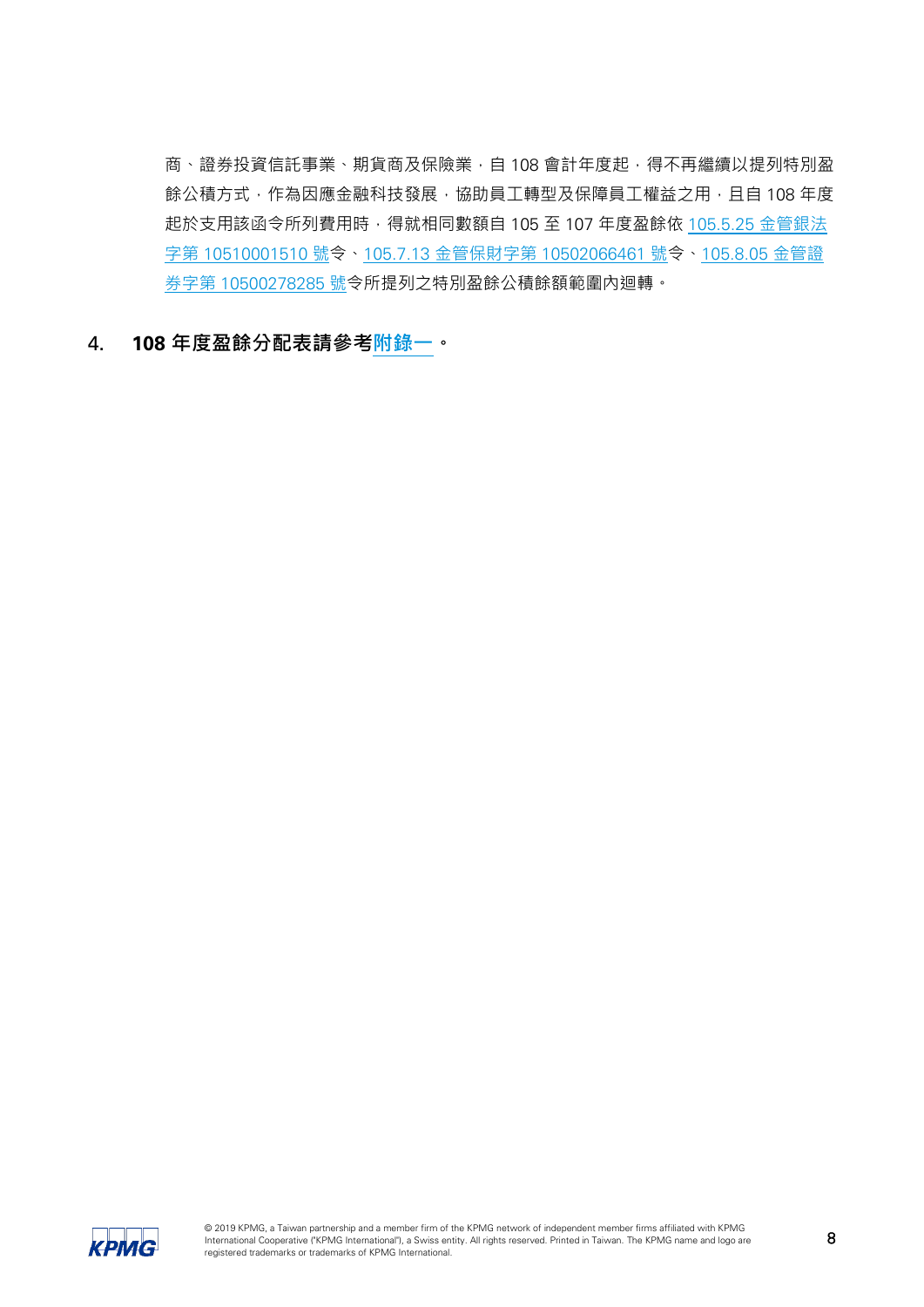# <span id="page-8-0"></span>貳、 股東會之議程

© 2019 KPMG, a Taiwan partnership and a member firm of the KPMG network of independent member firms affiliated with KPMG<br>International Cooperative ("KPMG International"), a Swiss entity. All rights reserved. Printed in Tai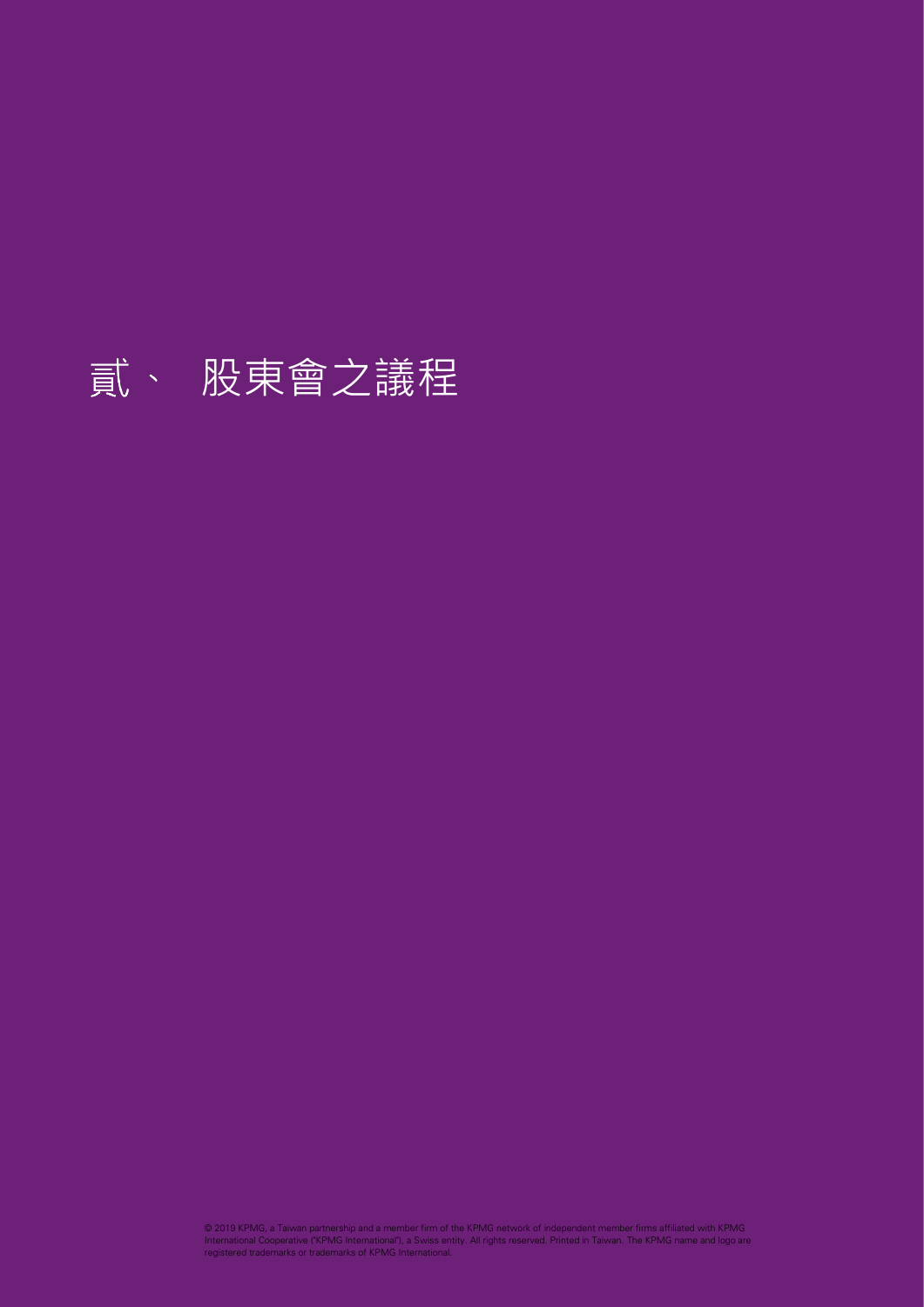|                                         | 決議方式 |     |                           |  |
|-----------------------------------------|------|-----|---------------------------|--|
| 議程內容                                    | 董事會  | 股東會 | 備註                        |  |
| 一、報告事項:                                 |      |     |                           |  |
| 年度營業報告                                  | 普通   | 報告  | 公 20 228                  |  |
| 監察人對董事會編造提出於股東會各項                       | 不適用  |     | 公 219、228                 |  |
| 表冊之查核報告                                 |      | 報告  | 盈餘分配表格式請詳 附錄一             |  |
| 審計委員會查核報告                               | 普通   | 報告  | ■ 證 14-4、14-5             |  |
|                                         |      |     | ■ 公 219 228               |  |
| 股東提案未列入股東會議案之說明                         | 普通   | 報告  | 公 172-1                   |  |
| 公開發行公司公司章程訂明年度盈餘分                       |      |     |                           |  |
| 配授權董事會決議發放現金股利者,分                       | 特別   | 報告  | 公 240<br>■ 最新公司法問答集       |  |
| 配現金股息紅利時之盈餘分配表                          |      |     |                           |  |
| 上市(櫃)公司(含本國發行人及外國發行                     |      |     | ■證28-2                    |  |
|                                         |      |     | ■ 第二上市公司買回臺灣存託憑證辦         |  |
| 人)買回本公司股票或臺灣存託憑證決議<br>及實際執行情形,或未依董事會決議買 | 特別   | 報告  | 法#2                       |  |
|                                         |      |     | ■ 第二上櫃公司買回臺灣存託憑證辦         |  |
| 回之原因                                    |      |     | 法#3                       |  |
| 轉換公司債換發股份                               | 普通   | 報告  | 經濟部規定之公司變更登記須檢附文          |  |
|                                         |      |     | 件                         |  |
| 募集公司債之原因、數額及有關事項                        | 特別   | 報告  | 公 246                     |  |
| 大陸投資情形                                  | 普通   | 報告  | 無法規函令規定,此事項為實務上之          |  |
|                                         |      |     | 做法                        |  |
| 向關係人取得不動產,其價值經評估結                       |      | 報告  | 取得或處分資產處理準則#18            |  |
| 果較交易價格為低者                               | 普通   |     |                           |  |
| 合併後之合併事項報告                              | 普通   | 報告  | 公 318、企併 26               |  |
|                                         |      | 報告  | ■ $\&$ 211                |  |
| 公司虧損達實收資本額二分之一                          | 普通   |     | ■ 經濟部 64.4.23 商第 08861 號規 |  |
|                                         |      |     | 定,可併入營業報告書中記載說明           |  |
| 已公開完整式財務預測,於年度終了                        |      |     | 公開財務預測資訊處理準則#25           |  |
| 後, 綜合損益差異達 20%以上且金額達                    | 報告   | 報告  |                           |  |
| 三千萬元及實收資本千分之五者(列入營                      |      |     |                           |  |
| 業報告書)                                   |      |     |                           |  |
| 訂定「道德行為準則」(上市、上櫃公司                      | 普通   | 報告  | 上市上櫃公司訂定道德行為準則參考          |  |
| 適用)                                     |      |     | 範例#5                      |  |

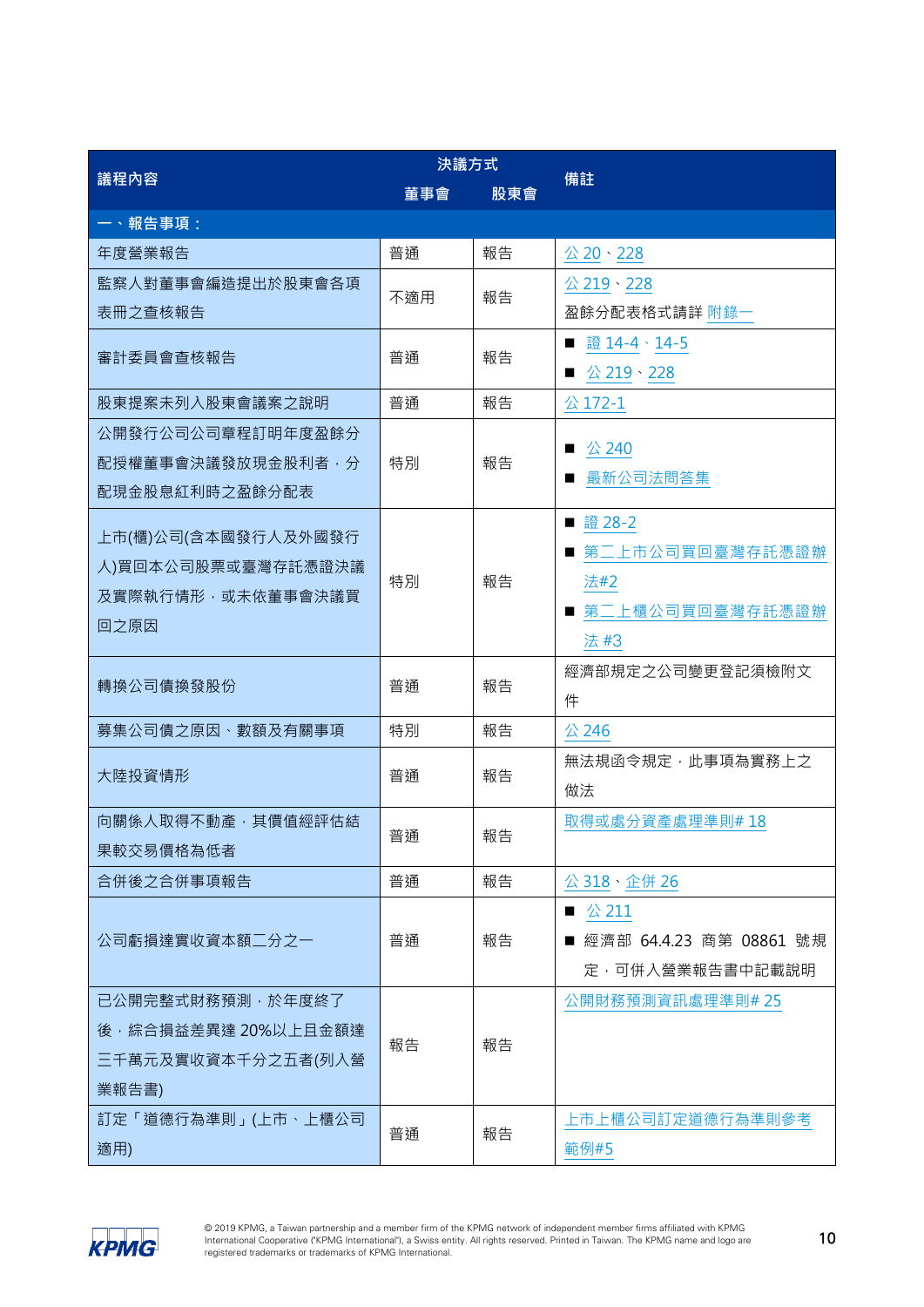| 議程內容                     | 決議方式 |     | 備註                    |  |
|--------------------------|------|-----|-----------------------|--|
|                          | 董事會  | 股東會 |                       |  |
| 訂定董事會議事規範                | 普通   | 報告  | 證 26-3、治理 31、「○○公司董事會 |  |
|                          |      |     | 議事規範」參考範例#19          |  |
| 私募有價證券辦理情形               | 普通   | 報告  | 公開發行公司辦理私募有價證券應注      |  |
|                          |      |     | 意事項#5                 |  |
| 修正已發行之員工認股權憑證辦法          | 特別   | 報告  | 員工認股權憑證疑義問答           |  |
| 訂定「誠信經營守則」(上市、上櫃公司       | 普通   |     |                       |  |
| 適用)                      |      | 報告  | 上市上櫃公司誠信經營守則#27       |  |
| 訂定企業社會責任政策、制度或相關管        | 普通   | 報告  | 上市上櫃公司企業社會責任實務守則      |  |
| 理方針及具體推動計畫               |      |     | #5                    |  |
| 首次採用 IFRS 年度股東會應報告首次採    |      |     | ■ 101.4.06 金管證發字第     |  |
| 用 IFRS 可分配盈餘之調整情形及依主管    |      |     | 1010012865號、          |  |
| 機關規定就 IFRS 開帳數所提列之特別盈    |      |     | ■ 101.6.05 金管保財字第     |  |
| 餘公積數額 (若實際影響數與於首此採用      |      | 報告  | 10102508861號、         |  |
| IFRS 年度股東會報告金額不同者,應於     | 普通   |     | ■ 101.6.29 金管證券字第     |  |
| 首次採用 IFRS 次年度股東會重新報告此    |      |     | 1010028514號、          |  |
| 項目)                      |      |     | ■ 101.11.01 金管證期字第    |  |
| 首次採用 IFRS 後續年度應報告 IFRS 開 |      |     | 1010048029號、          |  |
| 帳數所提列之特別盈餘公積數額迴轉至        |      |     | ■ 101.12.12 金管證投字第    |  |
| 保留盈餘數額                   |      |     | 1010055977 號          |  |
| 本公司及子公司自願性會計變動 - 會計      |      |     |                       |  |
| 年度開始後始決定該會計年度之會計變        |      |     | 證券發行人財務報告編製準則#6       |  |
| 動                        | 普通   | 報告  | 有關證券發行人財務報告編製準則       |  |
| (除金融控股公司、金融票券公司、銀        |      |     | 第6條會計政策、會計估計變動處       |  |
| 行、證券商、期貨商及保險業外之公開        |      |     | 理問答集                  |  |
| 發行公司)                    |      |     |                       |  |
|                          |      |     | ■ 103.2.12 金管保財字第     |  |
| 投資性不動產後續衡量改採公允價值模        |      |     | 10302501001 號         |  |
| 式時對可分配盈餘之影響及依主管機關        | 普通   | 報告  | ■ 103.2.19 金管銀法字第     |  |
| 規定提列特別盈餘公積金額             |      |     | 10310000140 號         |  |
|                          |      |     | ■ 103.3.18 金管證發字第     |  |
|                          |      |     | 1030006415 號          |  |

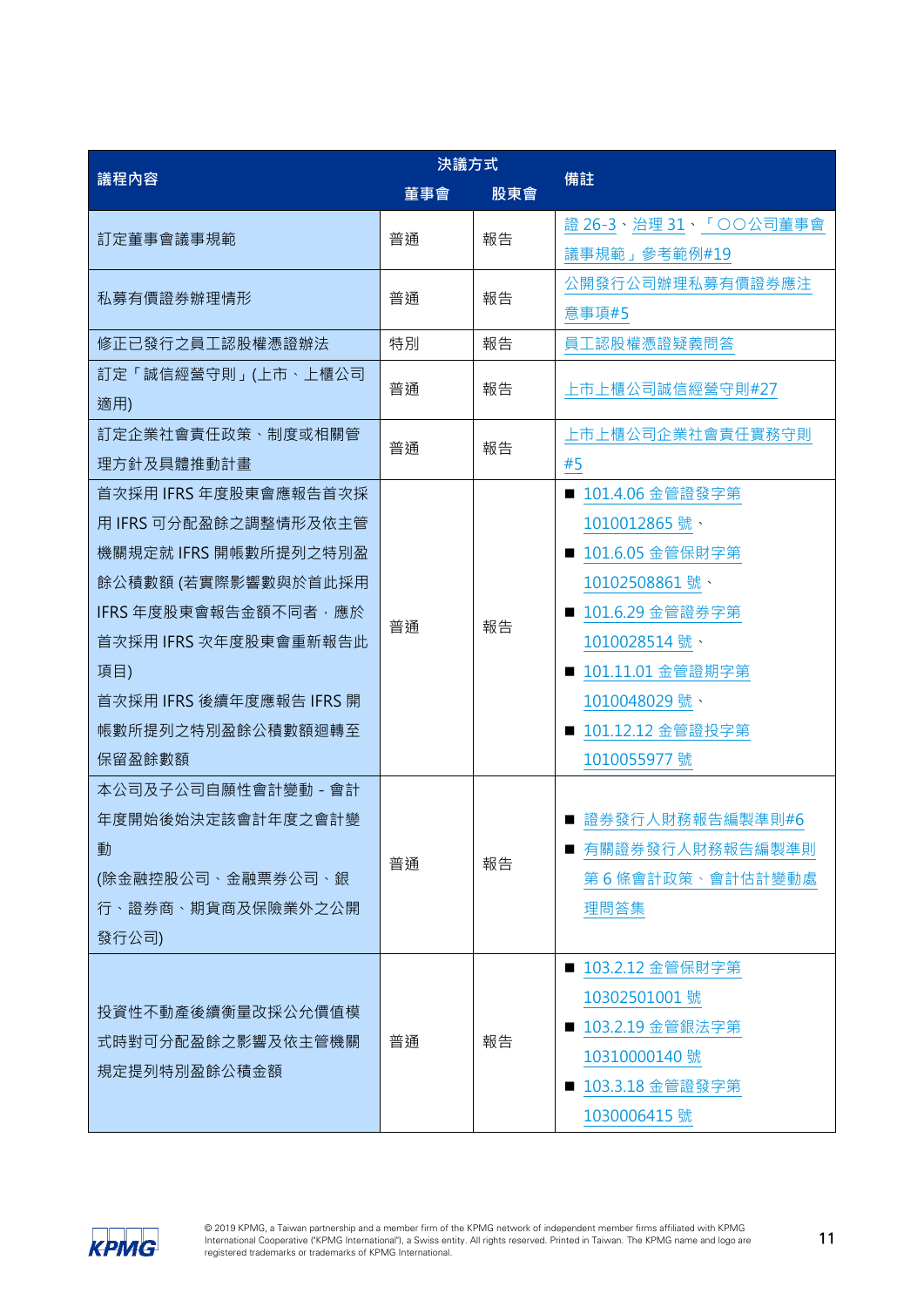| 議程內容               | 決議方式 |     |                                 |  |
|--------------------|------|-----|---------------------------------|--|
|                    | 董事會  | 股東會 | 備註                              |  |
|                    |      |     | ■ 103.4.11 金管證券字第               |  |
|                    |      |     | 1030008251 號                    |  |
|                    |      |     | ■ 103.4.11 金管證期字第               |  |
|                    |      |     | 1030009577 號                    |  |
|                    |      |     | ■ 104.1.23 金管保財字第               |  |
|                    |      |     | 10402501001 號                   |  |
|                    |      |     | ■ $\&$ 235-1                    |  |
|                    |      |     | ■ 104.6.11 經商字第 10402413890     |  |
|                    |      |     | 號                               |  |
| 員工及董監事酬勞分派金額、方式及股  | 特別   | 報告  | ■ 104.10.15 以經商字第               |  |
| 數                  |      |     | 10402427800 號                   |  |
|                    |      |     | 105.1.4 經商字第 10402436390 號<br>ш |  |
|                    |      |     | ■ 105.4.15 經商字第 10502409260     |  |
|                    |      |     | 號                               |  |
| 薪資報酬委員會對董事、監察人及經理  |      |     |                                 |  |
| 人之個別績效評估結果,及個別薪資報  | 普通   | 報告  | 「〇〇股份有限公司薪資報酬委員                 |  |
| 酬之内容及數額與績效評估結果之關聯  |      |     | 會組織規程」參考範例#7                    |  |
| 性及合理性              |      |     |                                 |  |
| 獲利重大衰退或長期虧損下,若薪資報  |      |     | 「〇〇股份有限公司薪資報酬委員                 |  |
| 酬委員會決定董事、監察人及經理人薪  | 普通   | 報告  | 會組織規程」參考範例#7                    |  |
| 資報酬高於前一年度者,其合理性    |      |     |                                 |  |
| 二、承認事項             |      |     |                                 |  |
|                    |      |     | ■ 公 228 · 20 · 230              |  |
| 年度會計表冊(包括營業報告書、財務報 | 普涌   | 普通  | ■ 若章程授權董事會特別決議以現金               |  |
| 表及盈餘分派或虧損撥補表)      |      |     | 發放股息紅利者,發放現金股利時                 |  |
|                    |      |     | 盈餘分配表提股東會報告即可                   |  |
| 現金增資或募集公司債計劃經金管會核  |      |     | ■ 發行人募集與發行有價證券處理準               |  |
| 准後,有重大變更時          | 普通   | 普通  | 則#9                             |  |
|                    |      |     | ■ 發行人募集與發行海外有價證券處               |  |
|                    |      |     | 理準則#11                          |  |
| 背書保證超過額度之處理        | 普通   | 普通  | 資金貸與及背書保證處理準則#19                |  |
|                    |      |     |                                 |  |

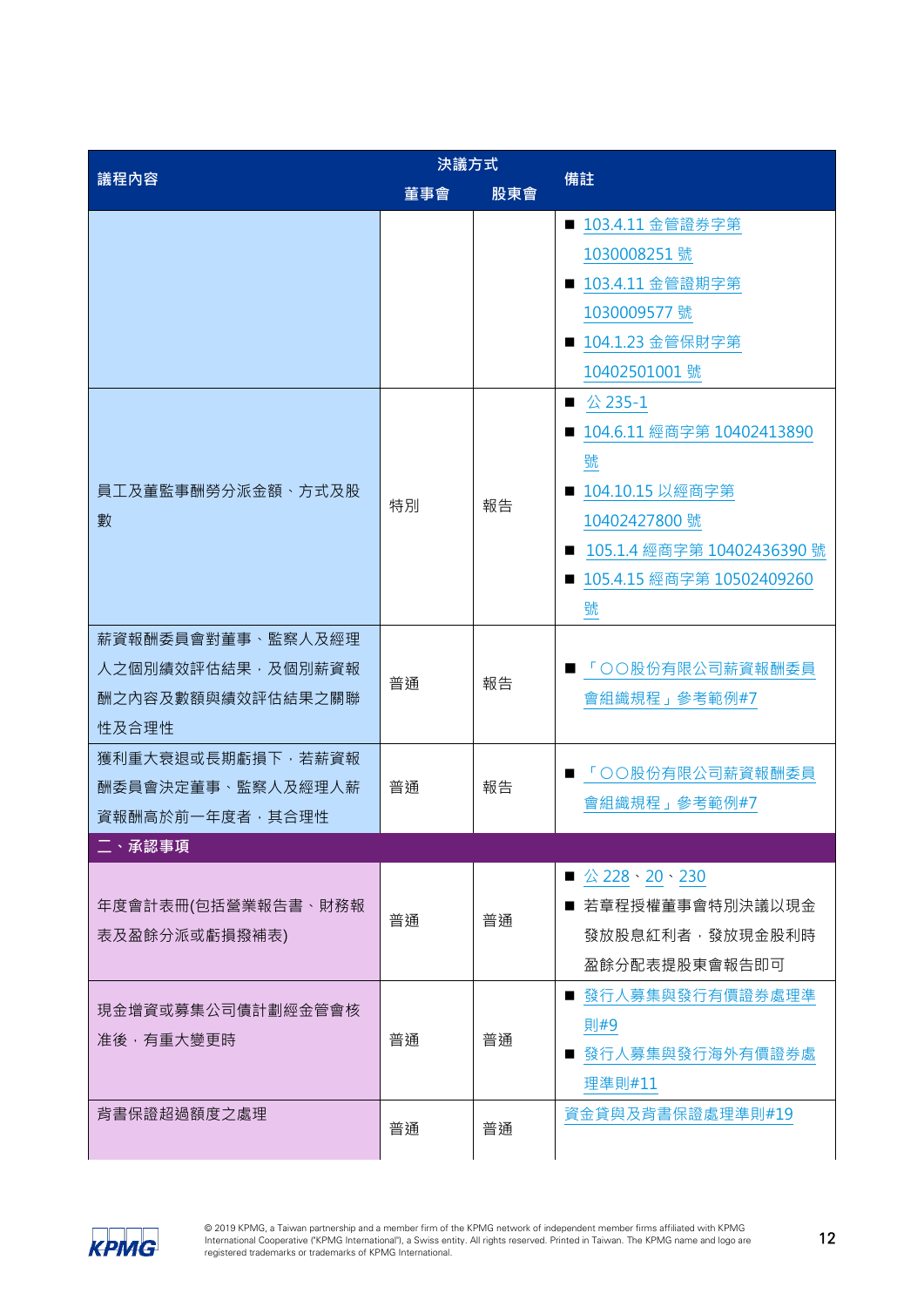|                                                    | 決議方式 |     | 備註                                                                                                                    |  |
|----------------------------------------------------|------|-----|-----------------------------------------------------------------------------------------------------------------------|--|
| 議程內容                                               | 董事會  | 股東會 |                                                                                                                       |  |
| 三、討論事項                                             |      |     |                                                                                                                       |  |
| 私募有價證券(除普通公司債外)                                    | 普通   | 特別  | 證 43-6<br>■ 須列在召集事由, 不得以臨時動議<br>提出<br>■ 並請特別注意「公開發行公司辦理<br>私募有價證券應注意事項」之規定                                            |  |
| 發行以低於市價(每股淨值)之員工認股權<br>憑證                          | 特別   | 特別  | ■ 發行人募集與發行有價證券處理準<br>則#56-1<br>■ 須列在召集事由, 不得以臨時動議<br>提出                                                               |  |
| 上市(櫃)公司(本國發行人及外國發行人)<br>買回本公司股份以低於實際買回之均價<br>轉讓給員工 | 特別   | 特別  | ■ 上市上櫃公司買回本公司股份辦法<br>$#10-1$<br>■ 須列在召集事由, 不得以臨時動議<br>提出                                                              |  |
| 決議盈餘轉增資、法定盈餘公積轉增資<br>或資本公積轉增資                      | 特別   | 特別  | ■ 公 172、228-1、240、241、證<br>$26 - 1$<br>■ 須列在召集事由並說明其主要內<br>容·不得以臨時動議提出;其主要<br>内容得置於證券主管機關或公司指<br>定之網站,並應將其網址載明於通<br>知 |  |
| 以法定盈餘公積或資本公積分派股東現<br>金紅利                           | 特別   | 特別  | 公 240、241                                                                                                             |  |
| 以法定盈餘公積分派股票紅利                                      | 特別   | 特別  | $\&$ 240 $\cdot$ 241                                                                                                  |  |
| 公司提撥對外公開發行比率高於發行新<br>股總額百分之十                       | 普通   | 普通  | 證 28-1                                                                                                                |  |
| 發行限制員工權利新股                                         | 特別   | 特別  | ■ 公 267<br>■ 發行人募集與發行有價證券處理準<br>則#60-2                                                                                |  |
| 期中辦理減、增資                                           | 普通   | 普通  | ■ $\&$ 168-1、172<br>■ 須列在召集事由並說明其主要內<br>容, 不得以臨時動議提出; 其主要                                                             |  |

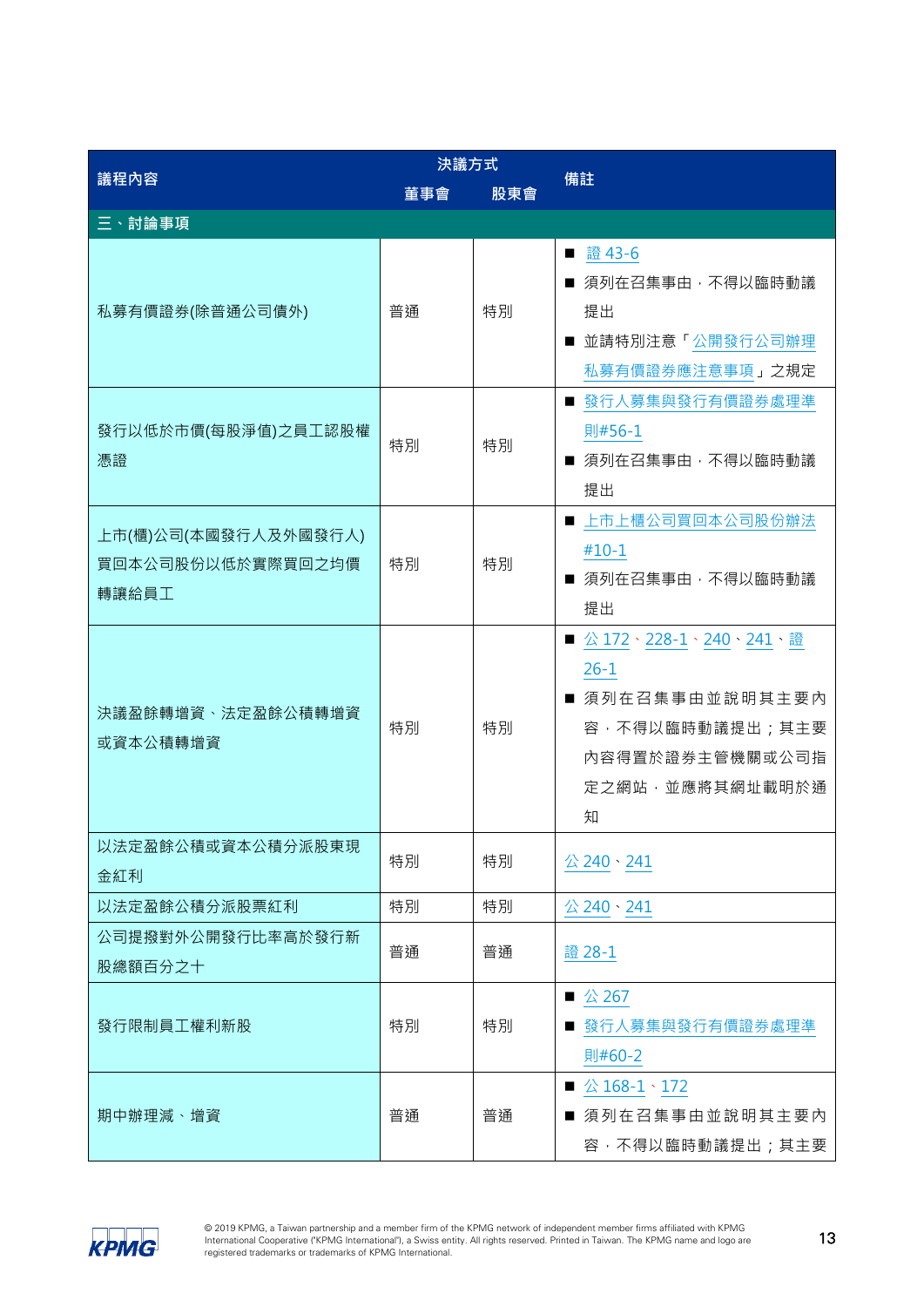| 議程內容                   | 決議方式 |     | 備註                        |  |
|------------------------|------|-----|---------------------------|--|
|                        | 董事會  | 股東會 |                           |  |
|                        |      |     | 内容得置於證券主管機關或公司指           |  |
|                        |      |     | 定之網站,並應將其網址載明於通           |  |
|                        |      |     | 知                         |  |
|                        |      |     | ■ $\triangle$ 168、172     |  |
|                        |      |     | ■ 須列在召集事由並說明其主要內          |  |
|                        |      |     | 容, 不得以臨時動議提出; 其主要         |  |
|                        |      |     | 內容得置於證券主管機關或公司指           |  |
|                        |      |     | 定之網站,並應將其網址載明於通           |  |
| 決議減資彌補虧損或退還股本          | 普通   | 普通  | 知                         |  |
|                        |      |     | ■ 依股東持股比例減少包括普通股、         |  |
|                        |      |     | 特別股(93.5.13 經商字第          |  |
|                        |      |     | 09302075020 號)及庫藏股        |  |
|                        |      |     | (91.8.22 經商字第 09102172880 |  |
|                        |      |     | 號)                        |  |
|                        | 普通   | 普通  | 公 192、192 之 1、197、216 及   |  |
| 訂定/修正董事及監察人選舉辦法        |      |     | $216 \not\supset 1$       |  |
|                        |      |     | 董事及監察人選任程序參考範例<br>ш       |  |
|                        |      |     | #15                       |  |
|                        |      | 特別  | ■ 公172、209、證 26-1         |  |
|                        |      |     | ■ 須列在召集事由並說明其主要內          |  |
| 解除董事競業行為禁止             | 普通   |     | 容, 不得以臨時動議提出; 其主要         |  |
|                        |      |     | 內容得置於證券主管機關或公司指           |  |
|                        |      |     | 定之網站,並應將其網址載明於通           |  |
|                        |      |     | 知                         |  |
| 為董事競業禁止行為而行使歸入權<br>不適用 |      | 普通  | 公 209                     |  |
| 議定董事、監察人報酬(不得事後追       | 普通   | 普通  | 公 196、227                 |  |
| 認)(亦得於公司章程訂明)          |      |     |                           |  |
|                        |      |     | 公 172 199 227<br>■        |  |
|                        | 普通   | 特別  | 須列在召集事由並說明其主要內            |  |
| 解任董事、監察人               |      |     | 容, 不得以臨時動議提出; 其主          |  |
|                        |      |     | 要内容得置於證券主管機關或公            |  |
|                        |      |     | 司指定之網站,並應將其網址載            |  |
|                        |      |     | 明於通知                      |  |

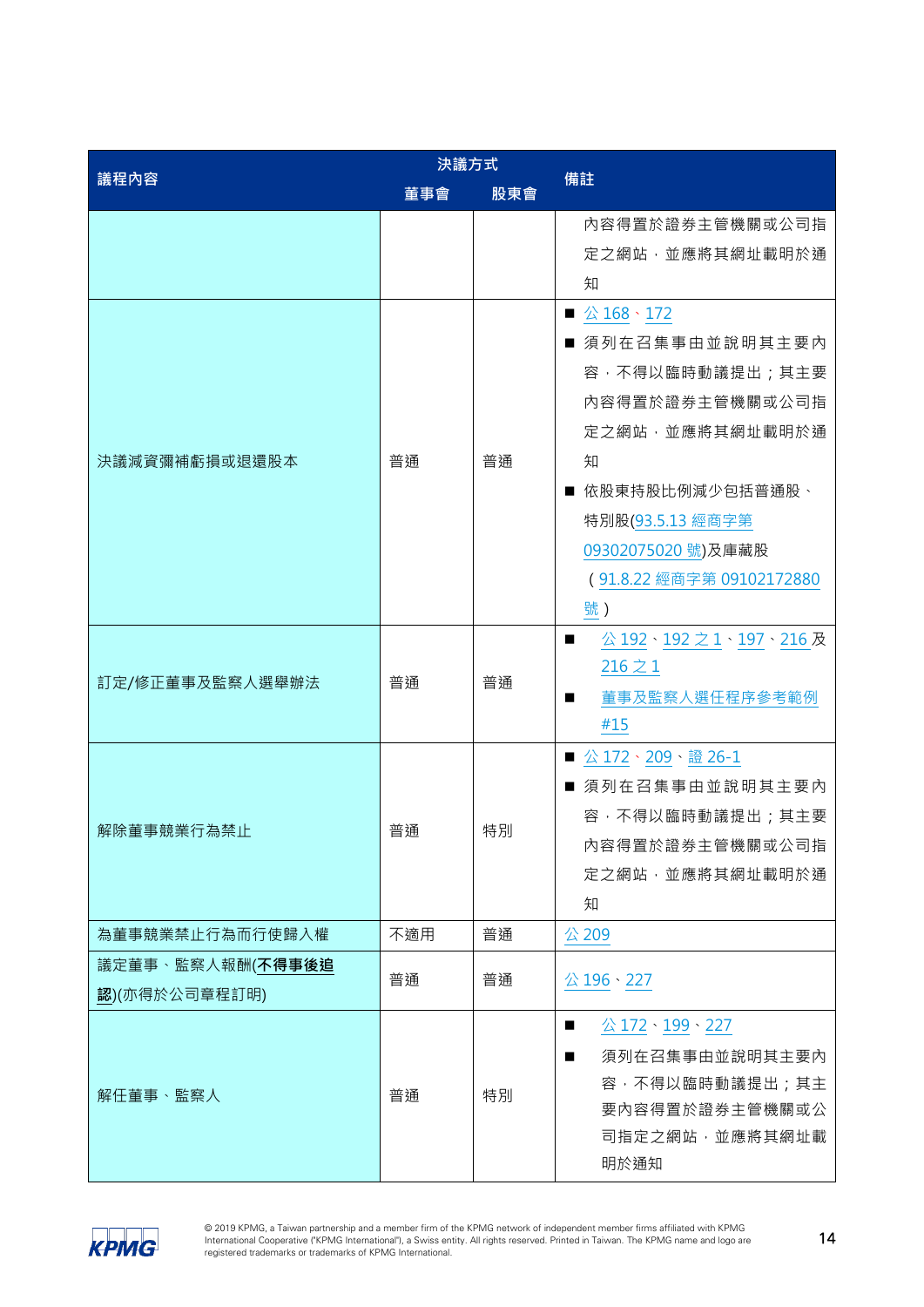| 議程內容                        | 決議方式       |          | 備註                                                                                                                             |  |
|-----------------------------|------------|----------|--------------------------------------------------------------------------------------------------------------------------------|--|
|                             | 董事會<br>股東會 |          |                                                                                                                                |  |
| 對董事、監察人提起訴訟另選訴訟代表<br>人      | 不適用        | 普通       | 公 213、212、225                                                                                                                  |  |
| 選任查核董事會造具之表册、監察人報<br>告之檢查人  | 不適用        | 普通       | 公 184                                                                                                                          |  |
| 解除轉投資之限制                    | 普通         | 特別       | 公13                                                                                                                            |  |
| 轉投資總額達公司實收股本百分之四十<br>之轉投資決議 | 普通         | 特別       | 公13                                                                                                                            |  |
| 申請上市或上櫃                     | 普通         | 普通       | 股票上市申請書<br>$\blacksquare$<br>股票櫃檯買賣申請書<br>■                                                                                    |  |
| 申請終止上市(櫃)                   | 特別         | 特別       | 上市公司申請有價證券終止上市<br>處理程序#2、上櫃公司申請終止<br>有價證券櫃檯買賣處理程序#2                                                                            |  |
| 興櫃公司申請終止櫃檯買賣                | 特別         | 特別       | 財團法人中華民國證券櫃檯買賣<br>$\blacksquare$<br>中心證券商營業處所買賣興櫃股<br>票審查準則#35<br>外國興櫃公司終止股票櫃檯買賣<br>$\blacksquare$<br>應注意事項#1                  |  |
| 訂定及修正「資金貸與他人作業程序」           | 普通         | 普通       | 資金貸與及背書保證處理準則 #8                                                                                                               |  |
| 訂定及修正「背書保證作業程序」             | 普通         | 普通       | 資金貸與及背書保證處理準則 #11                                                                                                              |  |
| 訂定及修正「取得或處分資產處理程<br>序」      | 普通         | 普通       | 取得或處分資產處理準則 #6                                                                                                                 |  |
| 訂定及修正「從事衍生性商品交易處理<br>程序」    | 普通         | 普通       | 得併入「取得或處分資產處理程序」                                                                                                               |  |
| 訂定/修正股東會議事規則                | 普通         | 普通       | ■ 公 182-1<br>股東會議事規則參考範例#19                                                                                                    |  |
| 公司決議解散、合併、分割<br>公司決議進行股份轉換  | 特別<br>特別   | 特別<br>特別 | 公 316、172、317、企併 18<br>須列在召集事由並說明其主要內<br>$\blacksquare$<br>容,不得以臨時動議提出;其主<br>要内容得置於證券主管機關或公<br>司指定之網站,並應將其網址載<br>明於通知<br>企併 29 |  |
|                             |            |          |                                                                                                                                |  |

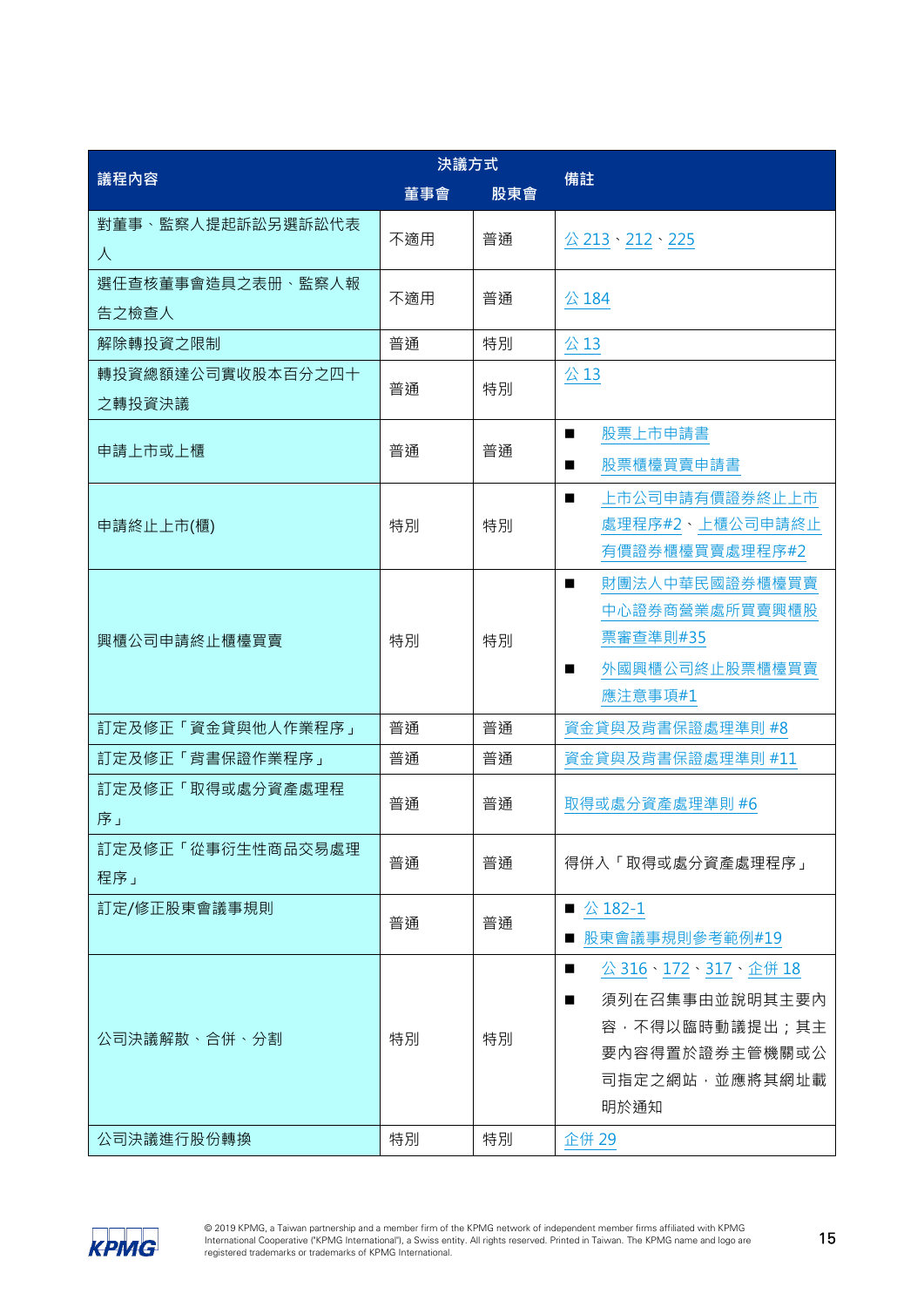|                                                                                   | 決議方式 |     |                                                                                                                                                                                                  |  |
|-----------------------------------------------------------------------------------|------|-----|--------------------------------------------------------------------------------------------------------------------------------------------------------------------------------------------------|--|
| 議程內容                                                                              | 董事會  | 股東會 | 備註                                                                                                                                                                                               |  |
| 非對稱式合併時消滅公司之合併決議                                                                  | 特別   | 特別  | 企併 18                                                                                                                                                                                            |  |
| 締結(或終止)出租全部營業、委託經<br>營或共同經營之契約<br>讓與主要營業或財產                                       |      |     | 公 185、172 及公開發行公司股<br>東會議事手冊應行記載事項及遵<br>行辦法#4、企併 27                                                                                                                                              |  |
| 受讓他人全部營業或財產,對公司<br>營運有重大影響<br>議案內容須列明:<br>說明該項營業或財產之所在地點及<br>一般狀況<br>該行為相對人之名稱或姓名 | 特別   | 特別  | 須列在召集事由並說明其主要內<br>$\blacksquare$<br>容, 不得以臨時動議提出; 其主<br>要内容得置於證券主管機關或公<br>司指定之網站,並應將其網址載<br>明於通知                                                                                                 |  |
| 契約或交易之其他重要内容<br>修訂公司章程                                                            | 普通   | 特別  | $\&$ 277 $\cdot$ 172 $\cdot$ 177 $\cdot$ 177 $\gtrsim$ 2 $\cdot$<br>■<br>183、192 之 1、216 之 1 及證<br>$14 \geq 2$<br>須列在召集事由並說明其主要內<br>容, 不得以臨時動議提出; 其主<br>要内容得置於證券主管機關或公<br>司指定之網站,並應將其網址載<br>明於通知 |  |
| 股東會延期或續行集會                                                                        | 不適用  | 普通  | 公 182                                                                                                                                                                                            |  |
| 撤銷股票公開發行                                                                          | 特別   | 特別  | ■ 公 156-2、172<br>須列在召集事由並說明其主要內<br>ш<br>容,不得以臨時動議提出;其主<br>要内容得置於證券主管機關或公<br>司指定之網站,並應將其網址載<br>明於通知                                                                                               |  |
| 增資發行新股參與發行海外存託憑證                                                                  | 特別   | 普通  | 外國發行人募集與發行有價證券<br>■<br>處理準則#55<br>發行人募集與發行海外有價證券<br>ш<br>處理準則#12、13                                                                                                                              |  |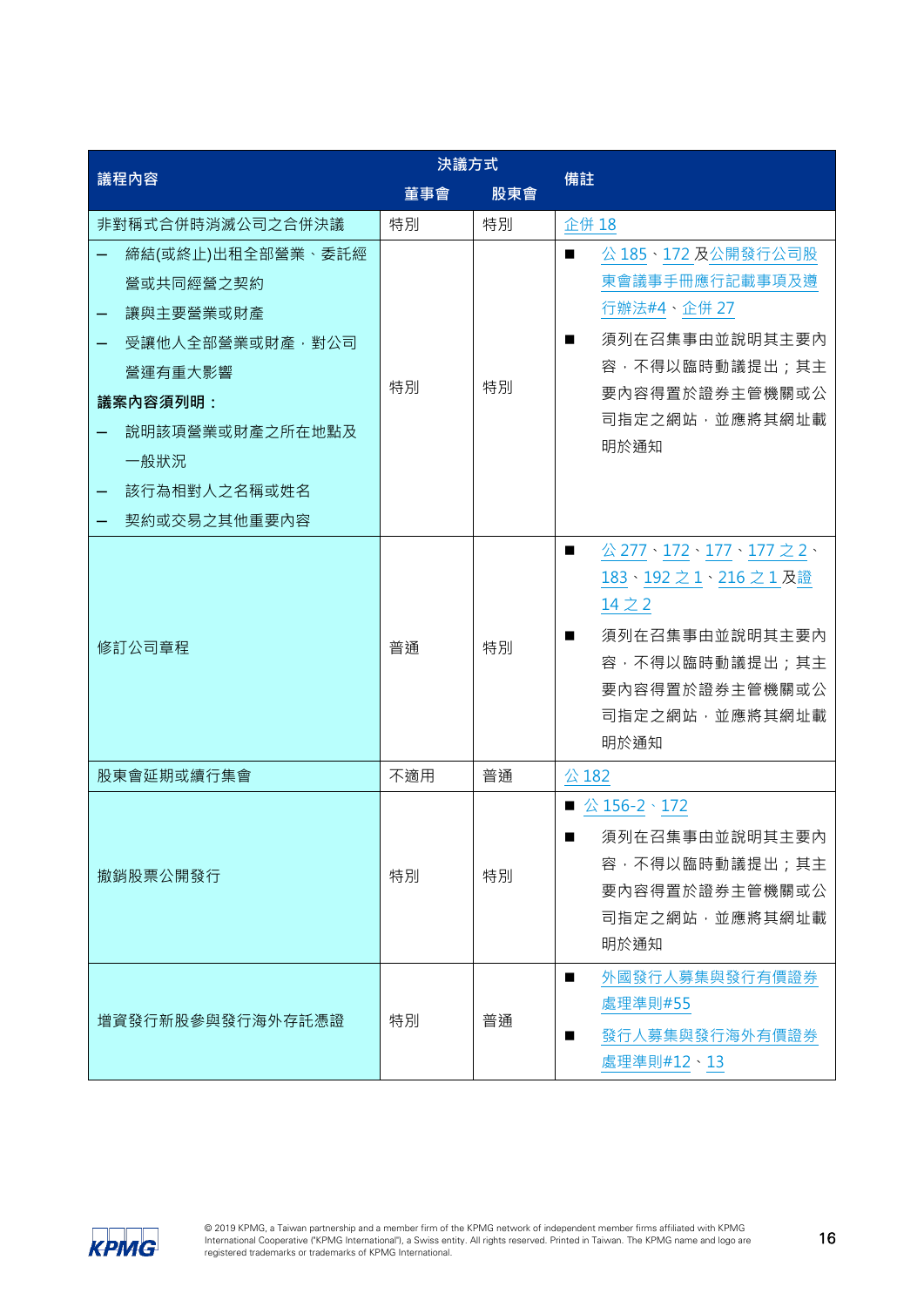| 議程內容                                                                     | 決議方式    |     | 備註                                                                                                                                                                  |  |
|--------------------------------------------------------------------------|---------|-----|---------------------------------------------------------------------------------------------------------------------------------------------------------------------|--|
|                                                                          | 董事會     | 股東會 |                                                                                                                                                                     |  |
| 初次上市櫃發行新股對外承銷,原始股<br>東放棄認股權                                              | 普通      | 普通  | 證 28-1<br>$\blacksquare$<br>有價證券上市審查準則#11<br>п<br>證券商營業處所買賣有價證券審<br>查準則#4                                                                                           |  |
| 四、選舉事項                                                                   |         |     |                                                                                                                                                                     |  |
| 改選/增/補選董事、監察人<br>(公司欲採董事、監察人採候選人提名制<br>度,須事先於章程中訂定,一經訂定即<br>須強制採候選人提名制度) | 須採累計投票制 |     | 公 172、192、198、199 之 1、216<br>獨立董監事與一般董監事不得分<br>■<br>開選舉。(採一併選舉、分開計<br>票)<br>公司修正章程增加董事人數,股<br>東會得就增加董事人數進行補<br>選,而補選董事之任期與原任期<br>同 · (92.5.5 經商字第<br>09202091070 號) |  |
| 五、                                                                       | 臨時動議    |     |                                                                                                                                                                     |  |

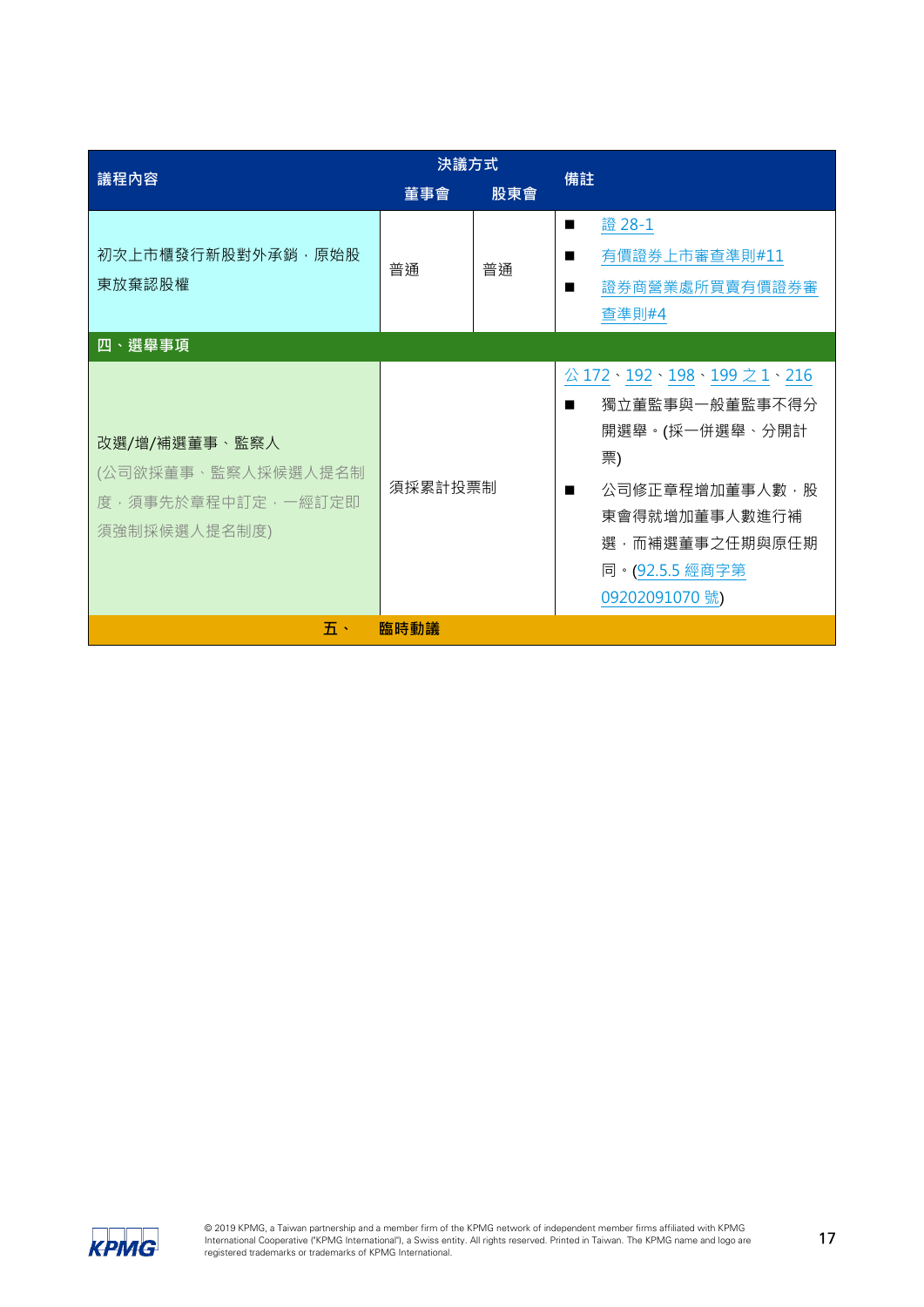<span id="page-17-0"></span>

© 2019 KPMG, a Taiwan partnership and a member firm of the KPMG network of independent member firms affiliated with KPMG<br>International Cooperative ("KPMG International"), a Swiss entity. All rights reserved. Printed in Tai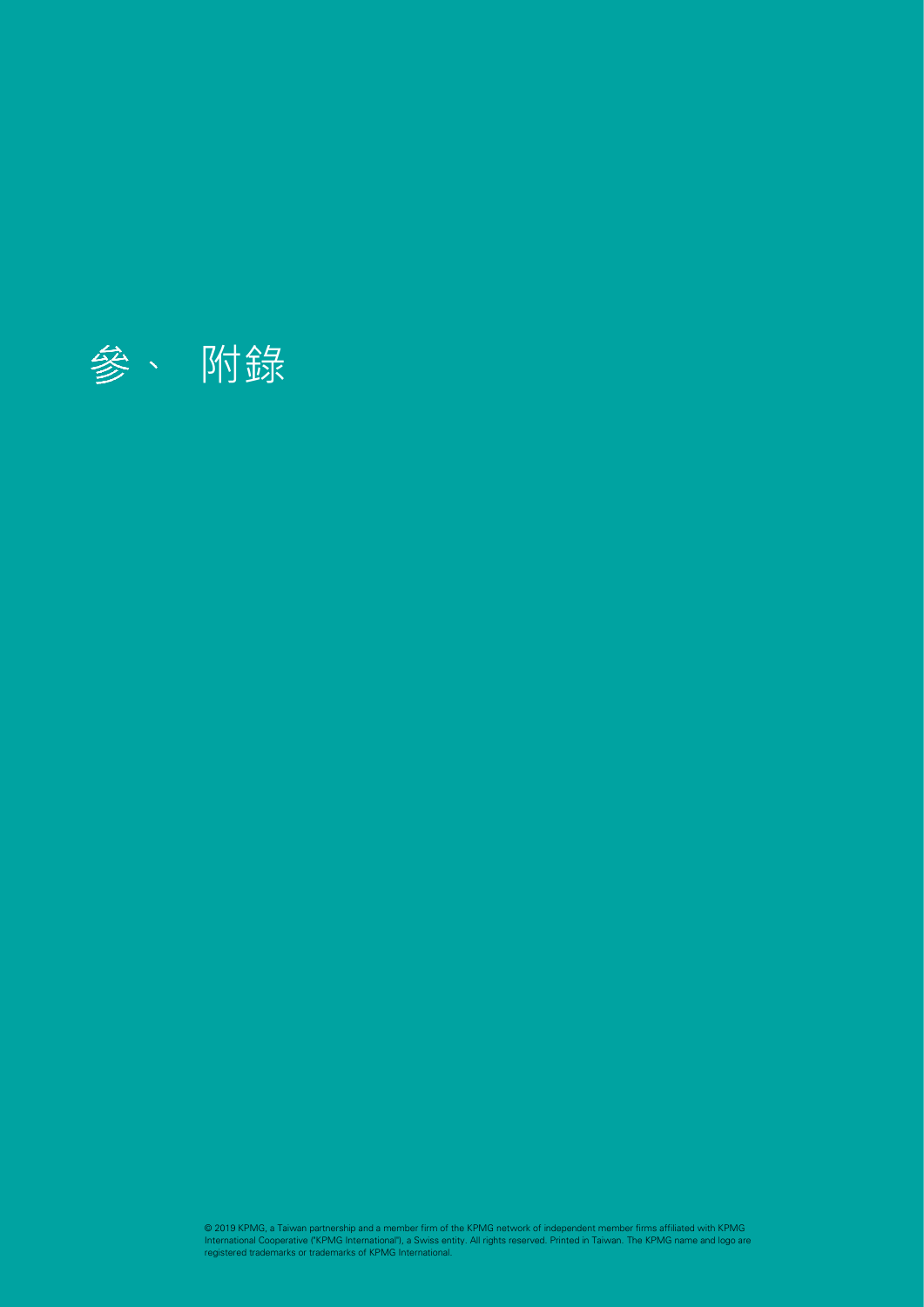# <span id="page-18-0"></span>**附錄一、 108 年度盈餘分配表之表達**

○○股份有限公司

# 盈餘分配表 民國 108 年度

| 期初餘額                   |             | <b>XXXX</b> |
|------------------------|-------------|-------------|
| 加(減):                  |             |             |
| 首次採用新公報調整淨額            | <b>XXXX</b> |             |
| 確定福利計畫之再衡量數本期變動數       | <b>XXXX</b> |             |
| 迴轉權益減項特別盈餘公積           | <b>XXXX</b> |             |
| XXXX (註 2)             | <b>XXXX</b> |             |
| 本年度稅後淨利                | <b>XXXX</b> |             |
| 可供分配盈餘                 |             | <b>XXXX</b> |
| 減:                     |             |             |
| 提列法定盈餘公積               |             |             |
| 108年度前三季累計已提列數(註1)     | (XXX)       |             |
| 年度差異提列數                | (XXX)       |             |
| 提列權益減項特別盈餘公積           |             |             |
| 108年度前三季累計已提列數(註1)     | (XXX)       |             |
| 年度差異提列數                | (XXX)       |             |
| 分配項目:                  |             |             |
| 股東紅利 - 現金              |             |             |
| 108年度期中盈餘分配已決議分配數(註 1) | (XXX)       |             |
| 年度盈餘分配待分配數             | (XXX)       |             |
| 股東紅利 - 股票              | (XXX)       | (XXXX)      |
| 期末未分配盈餘                |             | <b>XXXX</b> |

註 1:108 年第一季、第二季及第三季因期中盈餘分配:已提列法定盈餘公積金額分別為 XX 元、XX 元及 XX 元; 已提列 特別盈餘公積分別為 XX 元、XX 元及 XX 元;已決議分配現金股利分別為 XX 元、XX 元及 XX 元。

註 2: 此處僅為舉例性質, 公司若有因迴轉其他原因提列之特別盈餘公積、註銷庫藏股、未依持股比例認購關聯企業新股、 取得或處分子公司股權價格與帳面價值差額、會計原則變動或其他因素調整保留盈餘者,請自行增加。

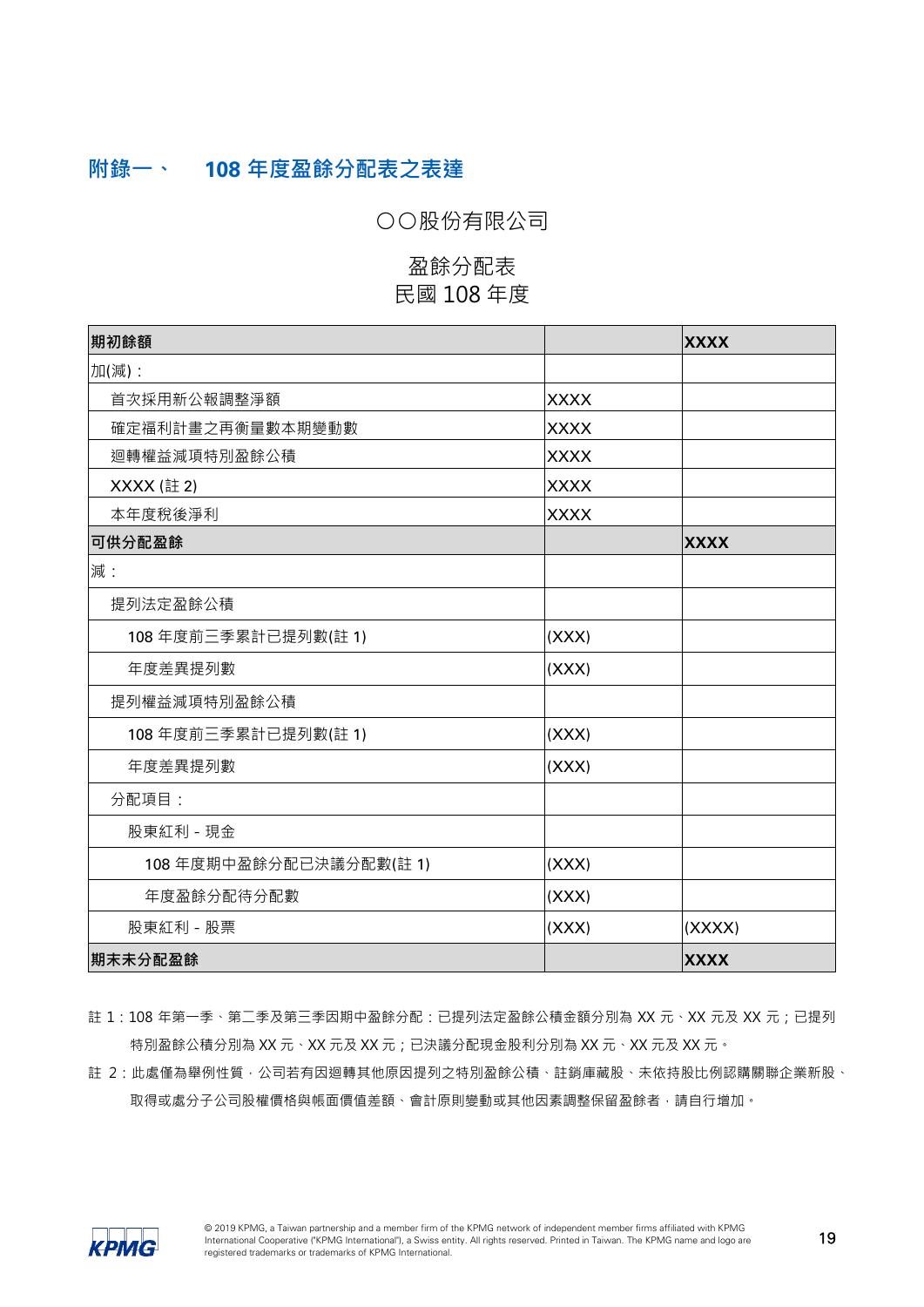# **附錄二、 公開發行公司股東常會時程(本國發行人適用)**

**KPMG** 



24